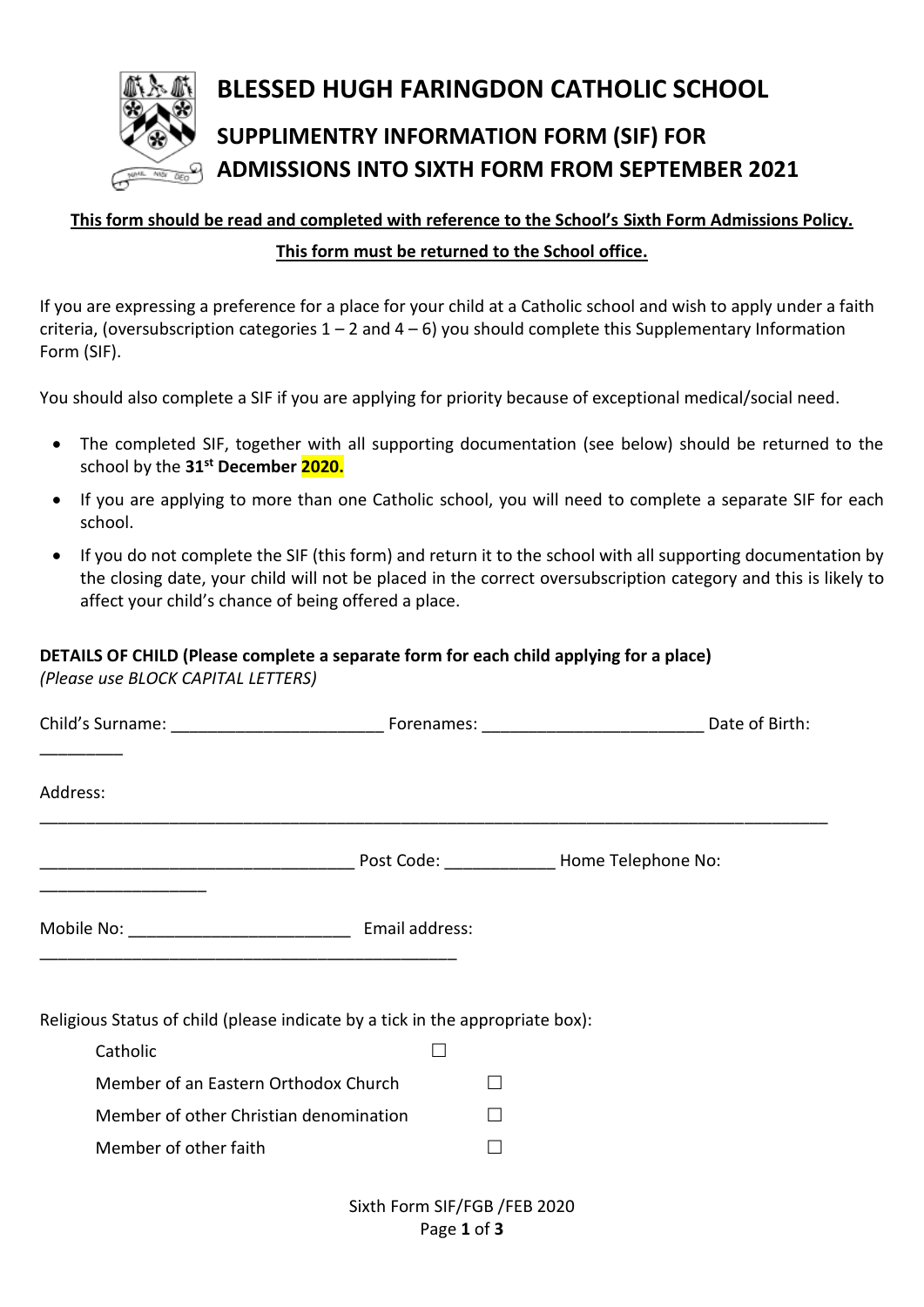Catholic parish in which your child lives (if applicable): …………………………………………………………..

#### **SUPPORTING DOCUMENTATION**

It is strongly recommended that all supporting documentation requested below is supplied. Failure to submit this information will prevent your child being placed in the correct oversubscription category and may result in the application not being successful**.**

### **All documents should be provided at the same time as this form is returned to the school.**

#### **APPLICATION FOR A BAPTISED CATHOLIC CHILD**

#### **Evidence of Catholic Baptism/Reception**

- A copy (not the original) of the child's Baptism certificate **OR**
- Notification of Reception into full communion of the Catholic Church via the Rite of Christian Initiation

#### **For School Use Only**

Date received: ......./......./....... Category: .......................... Medical/Social need: YES/NO

#### **APPLICATION FOR A MEMBER OF ANOTHER CHRISTIAN DENOMINATION OR OTHER FAITH**

If an application is being made for a place at the school as a member of another Christian denomination or another faith, a letter confirming membership of that Christian denomination or faith and signed by the appropriate minister of religion or faith leader, will be required.

#### **EXCEPTIONAL MEDICAL/SOCIAL NEED**

**STRONG AND RELEVANT EVIDENCE***,* **NAMING THE SCHOOL, MUST BE PROVIDED BY AN APPROPRIATE PROFESSIONAL AUTHORITY (e.g. qualified medical practitioner, education welfare officer, SENCO, senior UK service personnel, social worker or social care professional). EVIDENCE OF A DIAGNOSIS OR A LETTER FROM A PARENT EXPRESSING A PREFERENCE FOR THE SCHOOL IS NOT SUFFICIENT EVIDENCE** *(see note d).* 

#### **CHECKLIST**

#### **Have you:**

- enclosed a copy of the baptism certificate or certificate of reception into the Catholic Church for the child (where applicable)?
- Enclosed a letter confirming membership of a Christian denomination or other faith (where applicable)?  $\Box$
- enclosed evidence of exceptional medical/social need (where applicable)  $\Box$

Unfortunately, the school is not allowed to check or advise on completion of this form. Parents/guardians are wholly responsible for completing the form correctly, signing and dating it, and submitting it within the published timeframe together with all the supporting documentation required.